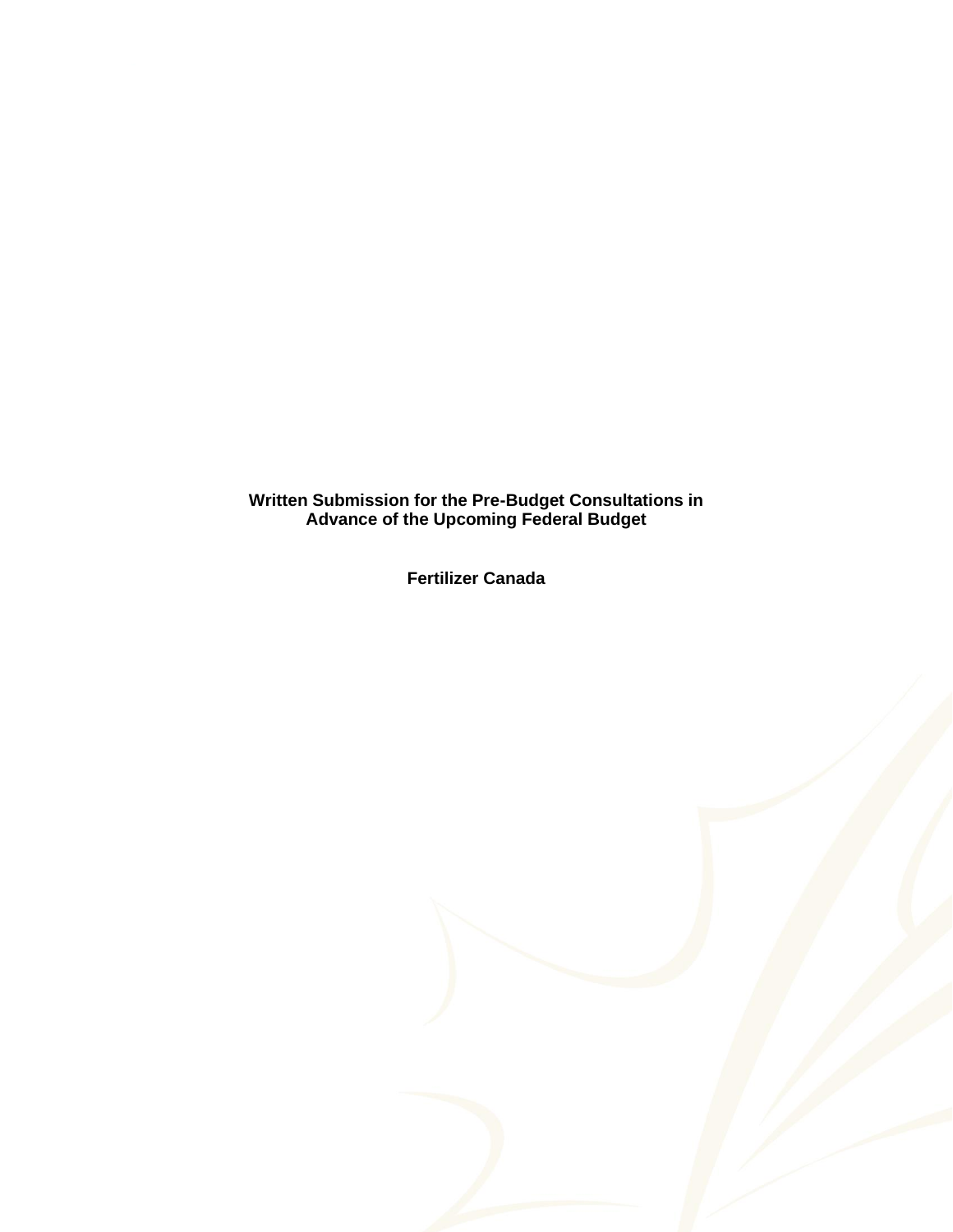## **List of Recommendations**

**Prioritize Trade-Related Infrastructure:** *We recommend that the Government of Canada prioritize investments or tax credits for projects that relate to improving Canada's ports, railways, and rural areas.* 

**Streamline Regulatory Systems:** *We recommend that areas of shared jurisdiction, and areas of co-operation with the US, be reviewed for opportunities for harmonization of requirements, standards, and reporting. In addition, the government should prioritize the fertilizer regulation modernization process.*

**Re-establishing Canada's Reliable Reputation:** *We recommend that the federal government designate critical trade infrastructure, such as railways and ports, as essential services.*

**Invest in 4R Nutrient Stewardship:** *We recommend that the government invest in a 4R Nutrient Stewardship fund to significantly reduce carbon emissions and to offset the costs of farmer implementation.*

**Develop the Critical Minerals Strategy:** *We recommend that the government continue development of its Critical Minerals Strategy with the United States, while also considering its expansion to other allies.*

**Reduce Emissions Through Technology:** *We recommend that the government provide funding to industry and the provinces to increase the uptake of emission-lowering technology.*

**Supporting Farmers:** *We recommend that financial supports for farmers be increased to compensate them for losses due to COVID-19 or inclement weather.*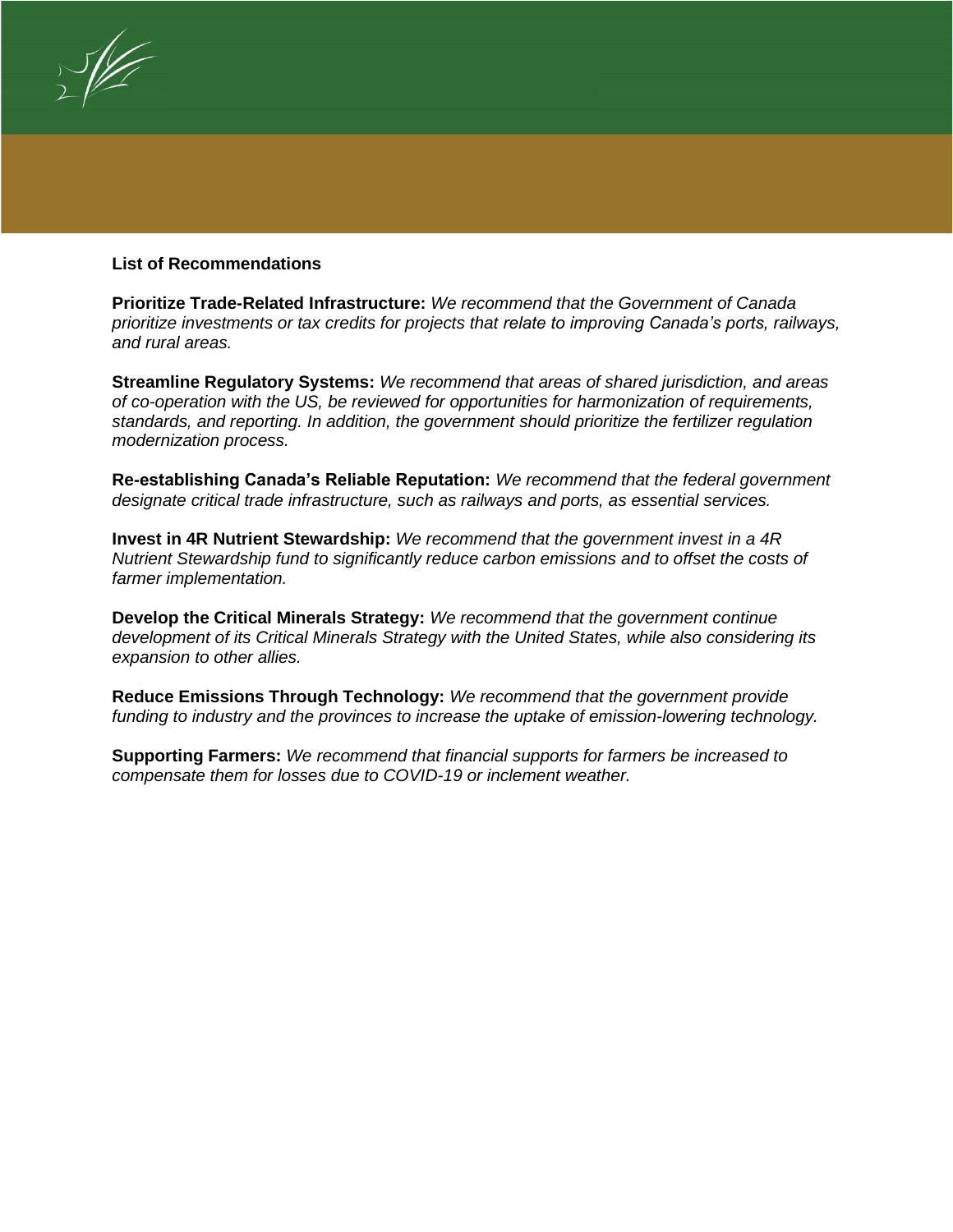$\sqrt{K}$ 

**Prioritize Trade-Related Infrastructure:** *We recommend that the Government of Canada prioritize investments or tax credits for projects that relate to improving Canada's ports, railways, and rural areas.* 

As one of the largest commodities transported by rail, our members are dependent on their service to deliver products to farmers. Investments that improve the efficiency of ports or railways, and allow them to move more goods, will benefit a wide array of industries as they attempt to return to regular levels of service.

Projects that increase the efficiency of ports, such as the Port of Vancouver, will be beneficial to Canada's economic recovery by reducing bottlenecks to the export markets. It will benefit landlocked provinces who rely on railways to move their goods, many of which have been severely impacted by the combination of the COVID-19 pandemic and low resource prices. Similarly, a tax credit for firms that purchase railcars or for railway investments would lower expenses for industry and allow them to reallocate that capital. Finally, investments in rural areas, such as for broadband development, will be valuable in the development of modern tools that support increased agricultural development.

**Streamline Regulatory Systems:** *We recommend that areas of shared jurisdiction, and areas of co-operation with the US, be reviewed for opportunities for harmonization of requirements, standards, and reporting. In addition, the government should move ahead with the fertilizer regulation modernization process.*

Over the past two decades governments are finding new methods to share jurisdiction over policy priorities, such as on climate change and natural resource development. In doing so, multiple systems have developed that often overlap in terms of standards or reporting requirements. This is in addition to companies with facilities in multiple provinces facing overlapping obligations. The government should pursue harmonization between federal, provincial, and international systems. This represents a way to reduce regulatory burden and unnecessary cost to industry in complying with similar regulations, all at no cost to the government and without compromising on standards. As well, harmonization of regulatory processes with the US, our largest trading partner, will increase Canadian exports, allow for more US investment in Canada, and ensure projects are built.

In addition, prior to the declaration of the COVID-19 pandemic, Fertilizer Canada and Minister Bibeau's office discussed the next phase of the Fertilizers Regulations modernization effort. It was communicated that the regulatory changes would be published in the Canada Gazette within weeks. However, the CFIA now advises that these regulatory amendments are unlikely to be finalized in 2020.

Fertilizer Canada supports the modernization of the *Fertilizer Regulations*, which is long overdue as consultations have been underway for more than a decade. The proposed amendments will facilitate market access for innovative products for Canadian farmers, which is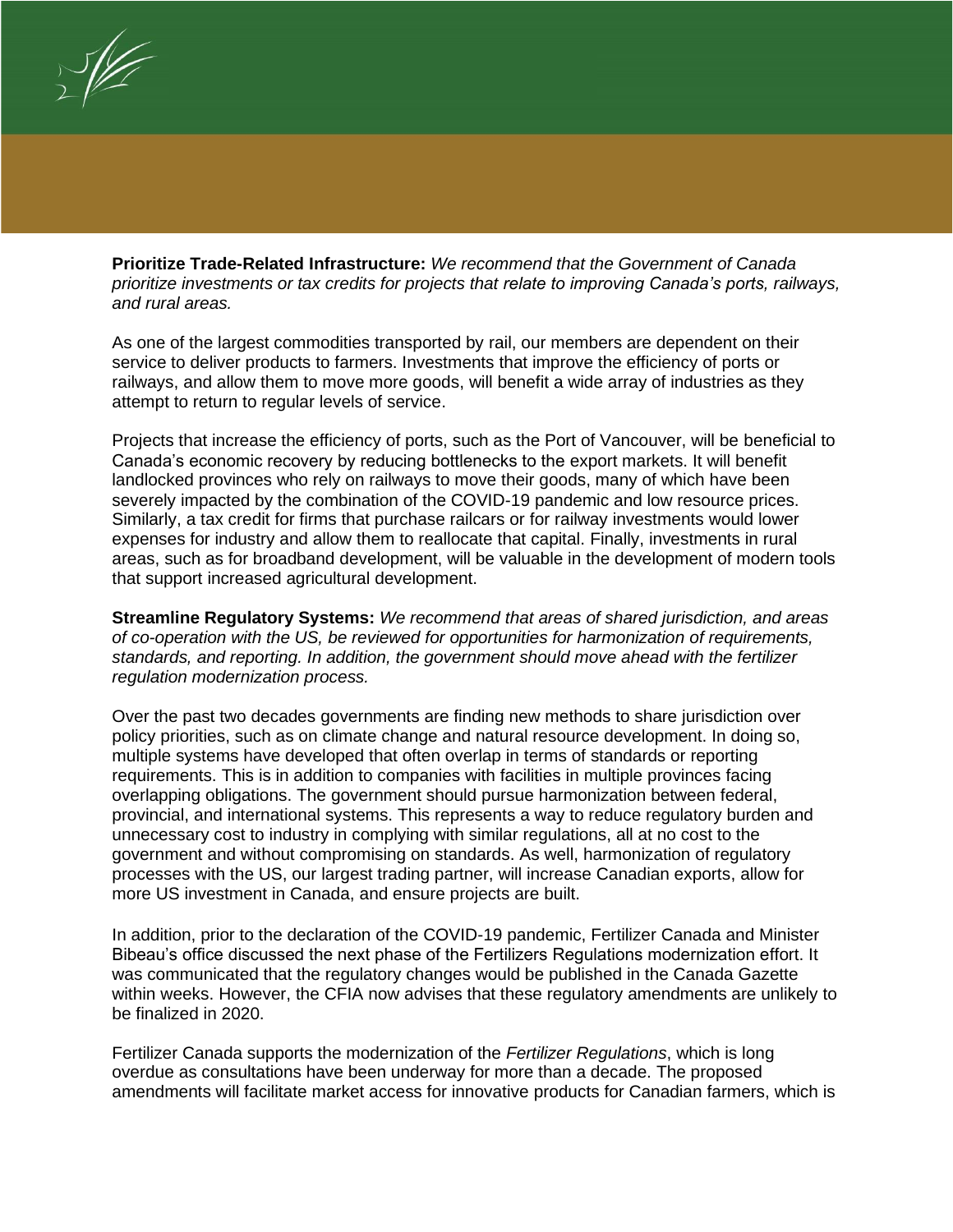important as your government looks for ways to stimulate the economy. Proceeding with these regulatory modernizations provides economic stimulus at no cost to your government and with the broad support of industry, including farmers.

**Re-establishing Canada's Reliable Reputation:** *We recommend that the federal government designate critical trade infrastructure, such as railways and ports, as essential services.*

In the past year, Canada has experienced multiple strikes, blockades, and embargos. Continual disruptions will irreparably harm Canada's reputation as a reliable source of goods, and changes to Canada's labour legislation are critical to ensuring Canada remains an international supplier. The government should designate critical infrastructure related to supply chains, such as railways and ports, as essential services. The government has already tacitly acknowledged the essential nature of our industry, and of railways and ports, during the COVID-19 pandemic, wherein we were all labeled essential industries and able to continue operation during the economic shutdown.

**Invest in 4R Nutrient Stewardship:** *We recommend that the government invest in a 4R Nutrient Stewardship fund to significantly reduce carbon emissions and to offset the costs of farmer implementation.*

4R Nutrient Stewardship was developed to help farmers minimize environmental concerns related to agriculture while maximizing economic benefits. The 4Rs provide farmers with science-based information on how to use best management practices to reduce greenhouse gases and address other environmental impacts when they apply fertilizer.

The 4Rs have been recognized within Canada and globally as the standard for sustainable nutrient management and a method of reaching climate targets, including by the provinces of Saskatchewan, Manitoba, Ontario, Quebec, and PEI, the UN Food and Agriculture Organization, the World Business Council, and the International Joint Commission. Industry studies have shown that if basic 4R principles were applied throughout Western Canada farmers could reduce Canada's total emissions by 2000 – 3000 tonnes, while also increasing farmers profits up to \$87/acre.

While 4R Nutrient Stewardship represents a win-win for industry, farmers, and the environment, there are upfront costs to changing agricultural practices in the form of new equipment or agronomic consultations. In addition, farmers are taking on increasing levels of debt and may not have the time or resources to change long-standing practices. The Government of Canada should help farmers implement 4Rs on farm by creating a fund to offset initial costs, which will provide support to farmers during the post-COVID period, benefit the environment in reduced emissions, and increase farmer profitability.

**Develop the Critical Minerals Strategy:** *We recommend that the Canadian Government continue development of its Critical Minerals Strategy with the US, while also considering its*